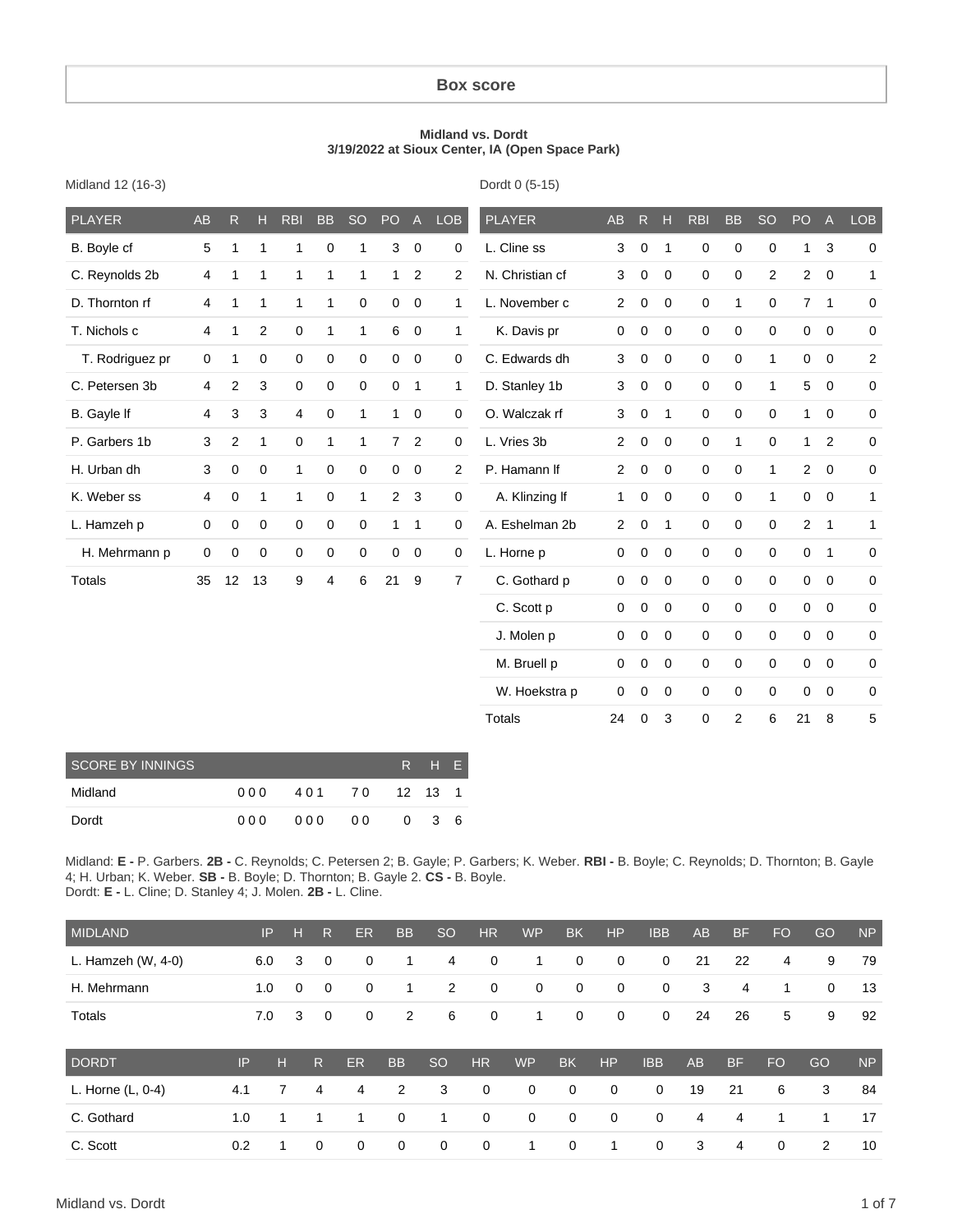| J. Molen    | $0.0\,$ | $\overline{1}$ | 2 |   | $0 \qquad 1$ | $\overline{0}$ | $\overline{\mathbf{0}}$ | $\begin{matrix}0&0\end{matrix}$ |                | $\overline{\mathbf{0}}$ | $\overline{0}$          |    | $1 \t2$  | $\overline{0}$ | $\overline{\mathbf{0}}$ | 12  |
|-------------|---------|----------------|---|---|--------------|----------------|-------------------------|---------------------------------|----------------|-------------------------|-------------------------|----|----------|----------------|-------------------------|-----|
| M. Bruell   | $0.0\,$ |                |   |   |              | 2 3 2 0 0 0    |                         | $\begin{matrix}0&0\end{matrix}$ |                | $\overline{\mathbf{0}}$ | $\overline{\mathbf{0}}$ |    | $2 \t 2$ |                | $0\qquad 0$             | 12  |
| W. Hoekstra | 1.0     |                |   |   |              |                | 1 2 0 1 2 0 2 0         |                                 |                | 0 0 6 7 0 1             |                         |    |          |                |                         | 25  |
| Totals      | 7.0     | 13 12          |   | 7 |              | 4 6 0          |                         | $\overline{\mathbf{3}}$         | $\overline{0}$ | $\cdot$ 1 $\cdot$ 1     | $\overline{\mathbf{0}}$ | 35 | 40       | $\overline{7}$ | $\overline{7}$          | 160 |

Midland: **Batters Faced -** L. Hamzeh 22; H. Mehrmann 4.

Dordt: **Batters Faced -** L. Horne 21; C. Gothard 4; C. Scott 4; J. Molen 2; M. Bruell 2; W. Hoekstra 7. **HBP -** C. Scott.

#### **Start:** 4:20 PM **Duration:** 2:50 **Attendance:** 0

Weather: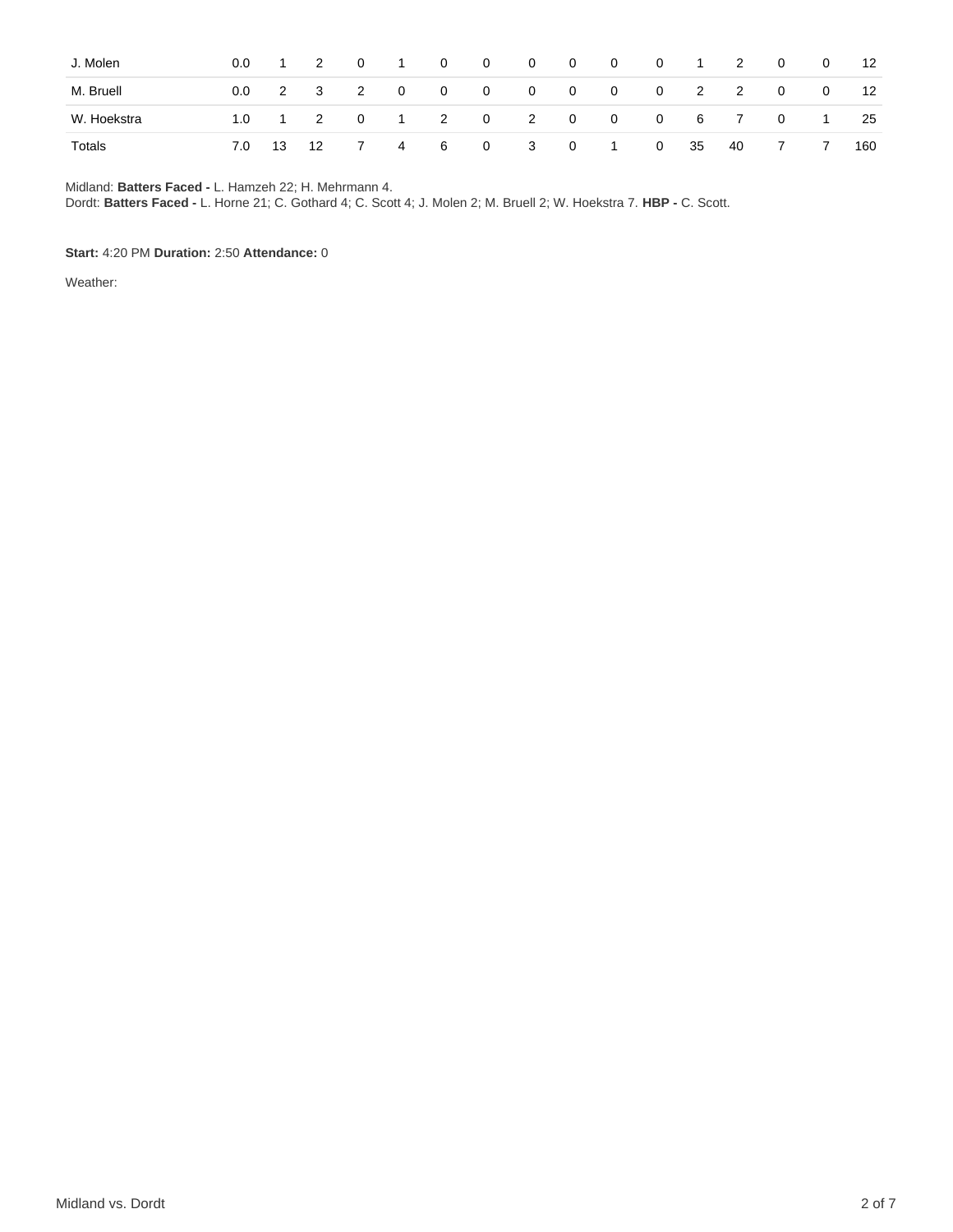# **Scoring Summary**

| INNINGS PLAY   |                                                                                                                                                      | $V - H$  |
|----------------|------------------------------------------------------------------------------------------------------------------------------------------------------|----------|
| Midland<br>4th | B. Gayle singled up the middle, 2 RBI; C. Petersen scored; T. Rodriguez scored.                                                                      | $2 - 0$  |
| Midland<br>4th | H. Urban grounded out to 2b, RBI; P. Garbers advanced to third; B. Gayle scored.                                                                     | $3 - 0$  |
| Midland<br>4th | K. Weber flied out to If, RBI; P. Garbers scored.                                                                                                    | $4 - 0$  |
| Midland<br>6th | B. Gayle scored on a wild pitch.                                                                                                                     | $5 - 0$  |
| Midland<br>7th | C. Petersen advanced to second on an error by 1b; T. Nichols advanced to third on an error by 1b; D. Thornton scored on an error by 1b,<br>unearned. | $6 - 0$  |
| Midland<br>7th | B. Gayle doubled to third base, 2 RBI; C. Petersen scored, unearned; T. Nichols scored, unearned.                                                    | $8 - 0$  |
| Midland<br>7th | B. Boyle reached on a fielder's choice, RBI; H. Urban out at second ss to 2b; P. Garbers advanced to third; B. Gayle scored.                         | $9 - 0$  |
| Midland<br>7th | P. Garbers scored on a wild pitch, unearned.                                                                                                         | $10 - 0$ |
| Midland<br>7th | C. Reynolds doubled to left field, RBI; B. Boyle scored.                                                                                             | $11 - 0$ |
| Midland<br>7th | D. Thornton reached first on an error by 1b, advanced to second, RBI; C. Reynolds scored, unearned.                                                  | $12 - 0$ |

## **All Plays**

## **Midland Top of 1st Inning**

B. Boyle singled through the right side.

- C. Reynolds flied out to cf. (1 out)
- B. Boyle out at second c to 2b, caught stealing. (2 out)

D. Thornton grounded out to p. (3 out)

**Inning Summary: 0 Runs , 1 Hits , 0 Errors , 0 LOB**

## **Dordt Bottom of 1st Inning**

L. Cline grounded out to 3b. (1 out)

N. Christian struck out swinging. (2 out)

L. November reached first on an error by 1b.

K. Davis pinch ran for L. November.

C. Edwards struck out swinging. (3 out)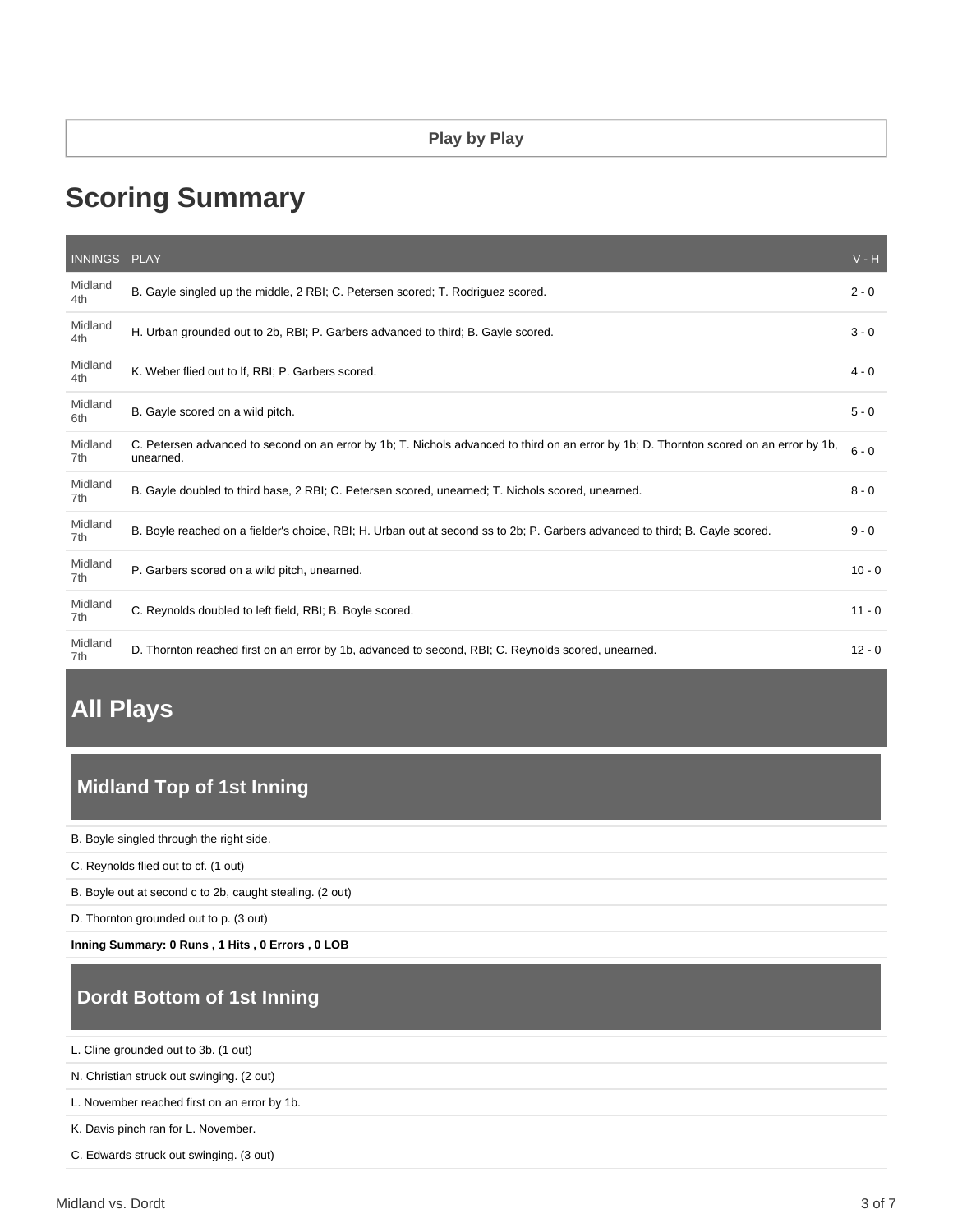#### **Midland Top of 2nd Inning**

L. November to c for K. Davis.

- T. Nichols singled through the left side.
- C. Petersen doubled through the left side; T. Nichols advanced to third.
- B. Gayle struck out swinging. (1 out)
- P. Garbers popped up to 3b. (2 out)
- H. Urban flied out to cf. (3 out)

**Inning Summary: 0 Runs , 2 Hits , 0 Errors , 2 LOB**

#### **Dordt Bottom of 2nd Inning**

D. Stanley grounded out to ss. (1 out)

O. Walczak out at first 1b to p. (2 out)

L. Vries flied out to cf. (3 out)

**Inning Summary: 0 Runs , 0 Hits , 0 Errors , 0 LOB**

#### **Midland Top of 3rd Inning**

K. Weber grounded out to ss. (1 out)

B. Boyle struck out looking. (2 out)

C. Reynolds walked.

D. Thornton flied out to lf. (3 out)

**Inning Summary: 0 Runs , 0 Hits , 0 Errors , 1 LOB**

#### **Dordt Bottom of 3rd Inning**

P. Hamann flied out to cf. (1 out)

A. Eshelman singled up the middle.

L. Cline reached on a fielder's choice; A. Eshelman out at second ss unassisted. (2 out)

N. Christian struck out looking. (3 out)

**Inning Summary: 0 Runs , 1 Hits , 0 Errors , 1 LOB**

#### **Midland Top of 4th Inning**

T. Nichols singled to left field.

T. Rodriguez pinch ran for T. Nichols.

C. Petersen doubled to right field; T. Rodriguez advanced to third.

**B. Gayle singled up the middle, 2 RBI; C. Petersen scored; T. Rodriguez scored.**

P. Garbers doubled to right field; B. Gayle advanced to third.

**H. Urban grounded out to 2b, RBI; P. Garbers advanced to third; B. Gayle scored.**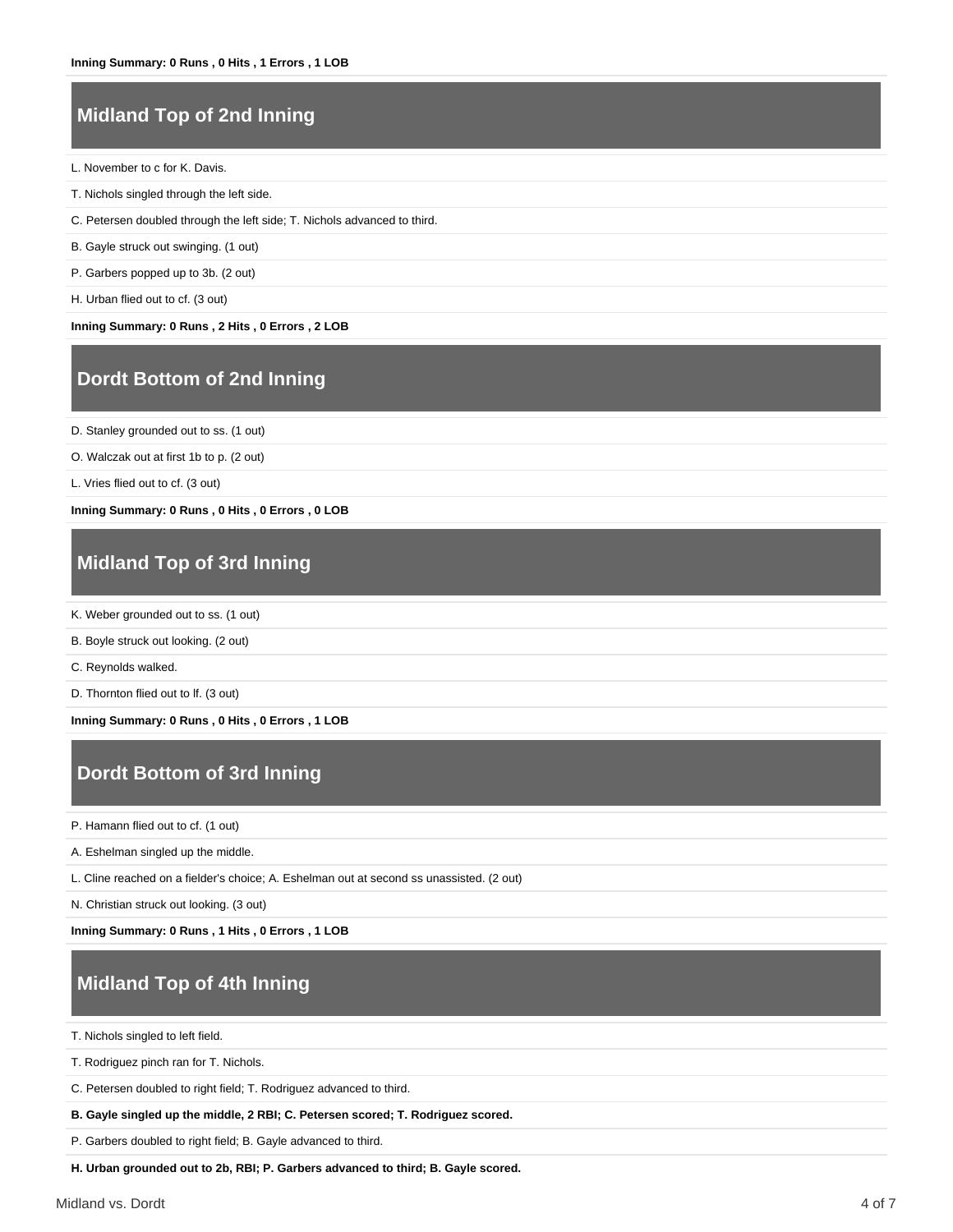#### **K. Weber flied out to lf, RBI; P. Garbers scored.**

B. Boyle flied out to rf. (3 out)

**Inning Summary: 4 Runs , 4 Hits , 0 Errors , 0 LOB**

#### **Dordt Bottom of 4th Inning**

T. Nichols to c for T. Rodriguez.

L. November grounded out to ss. (1 out)

C. Edwards flied out to lf. (2 out)

D. Stanley grounded out to 2b. (3 out)

**Inning Summary: 0 Runs , 0 Hits , 0 Errors , 0 LOB**

#### **Midland Top of 5th Inning**

C. Reynolds struck out swinging. (1 out)

D. Thornton walked.

C. Gothard to p for L. Horne.

D. Thornton stole second.

T. Nichols grounded out to 3b. (2 out)

C. Petersen popped up to ss. (3 out)

**Inning Summary: 0 Runs , 0 Hits , 0 Errors , 1 LOB**

#### **Dordt Bottom of 5th Inning**

O. Walczak singled to right field.

L. Vries popped up to 2b. (1 out)

P. Hamann struck out swinging. (2 out)

O. Walczak advanced to second on a wild pitch.

A. Eshelman grounded out to 2b. (3 out)

**Inning Summary: 0 Runs , 1 Hits , 0 Errors , 1 LOB**

#### **Midland Top of 6th Inning**

B. Gayle singled through the left side. B. Gayle stole second. B. Gayle stole third. P. Garbers struck out swinging. (1 out) C. Scott to p for C. Gothard. **B. Gayle scored on a wild pitch.** H. Urban hit by pitch. K. Weber doubled through the left side; H. Urban advanced to third. B. Boyle reached on a fielder's choice; K. Weber advanced to third; H. Urban out at home ss to c.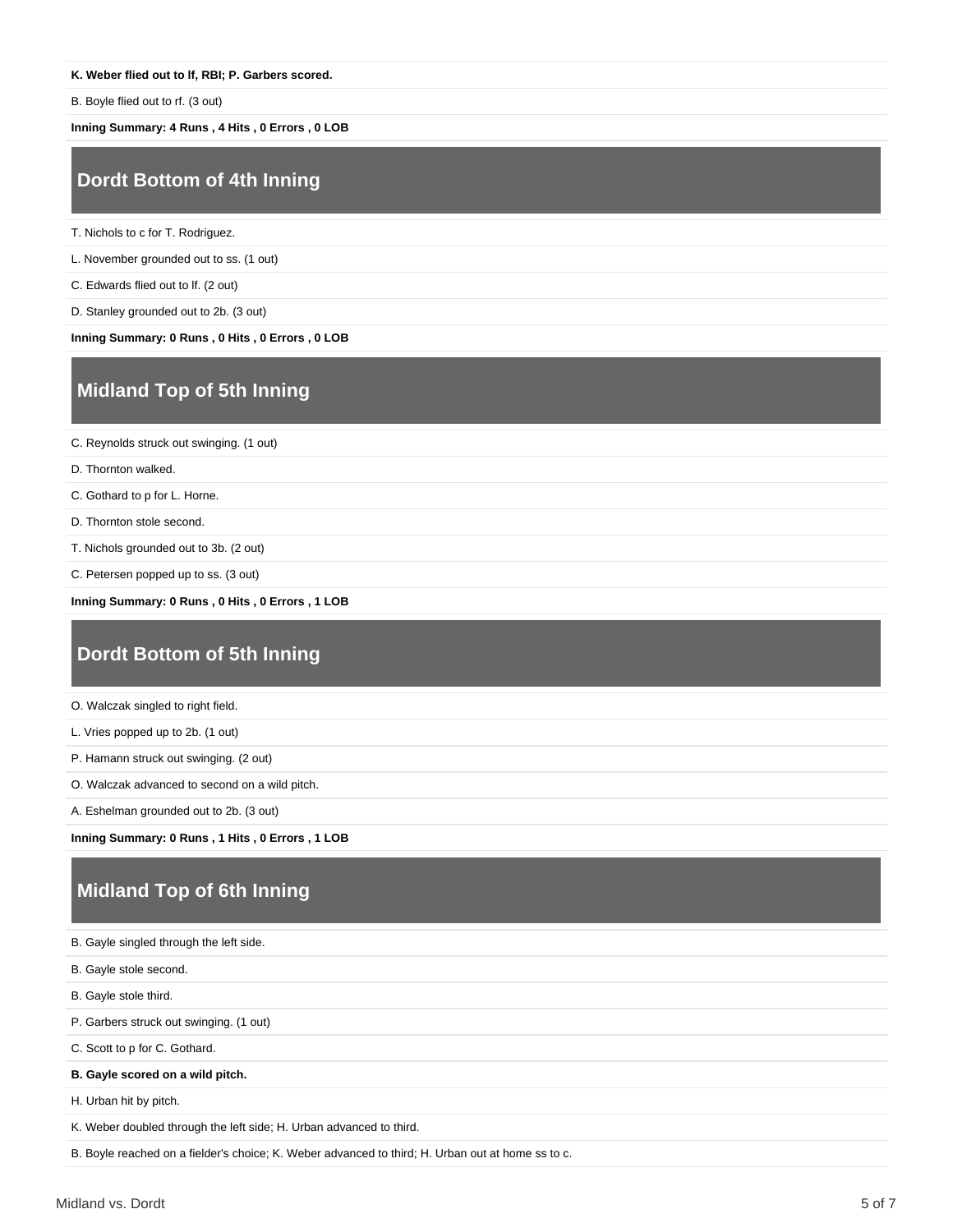C. Reynolds grounded out to 3b. (3 out)

**Inning Summary: 1 Runs , 2 Hits , 0 Errors , 2 LOB**

#### **Dordt Bottom of 6th Inning**

L. Cline doubled to center field.

N. Christian grounded out to p. (1 out)

L. November walked.

K. Davis pinch ran for L. November.

C. Edwards grounded into double play 1b to ss to 1b; K. Davis out on the play. (3 out)

**Inning Summary: 0 Runs , 1 Hits , 0 Errors , 1 LOB**

#### **Midland Top of 7th Inning**

L. November to c for K. Davis.

J. Molen to p for C. Scott.

D. Thornton singled to third base.

D. Thornton advanced to second on an error by p.

T. Nichols walked.

M. Bruell to p for J. Molen.

C. Petersen singled; T. Nichols advanced to second; D. Thornton advanced to third.

**C. Petersen advanced to second on an error by 1b; T. Nichols advanced to third on an error by 1b; D. Thornton scored on an error by 1b, unearned.**

**B. Gayle doubled to third base, 2 RBI; C. Petersen scored, unearned; T. Nichols scored, unearned.**

W. Hoekstra to p for M. Bruell.

P. Garbers walked.

H. Urban reached first on an error by ss; P. Garbers advanced to second; B. Gayle advanced to third.

K. Weber struck out swinging. (1 out)

**B. Boyle reached on a fielder's choice, RBI; H. Urban out at second ss to 2b; P. Garbers advanced to third; B. Gayle scored.**

**P. Garbers scored on a wild pitch, unearned.**

B. Boyle advanced to second on a wild pitch.

**C. Reynolds doubled to left field, RBI; B. Boyle scored.**

**D. Thornton reached first on an error by 1b, advanced to second, RBI; C. Reynolds scored, unearned.**

T. Nichols struck out swinging. (3 out)

**Inning Summary: 7 Runs , 4 Hits , 6 Errors , 1 LOB**

## **Dordt Bottom of 7th Inning**

H. Mehrmann to p for L. Hamzeh.

D. Stanley struck out swinging. (1 out)

O. Walczak flied out to cf. (2 out)

L. Vries walked.